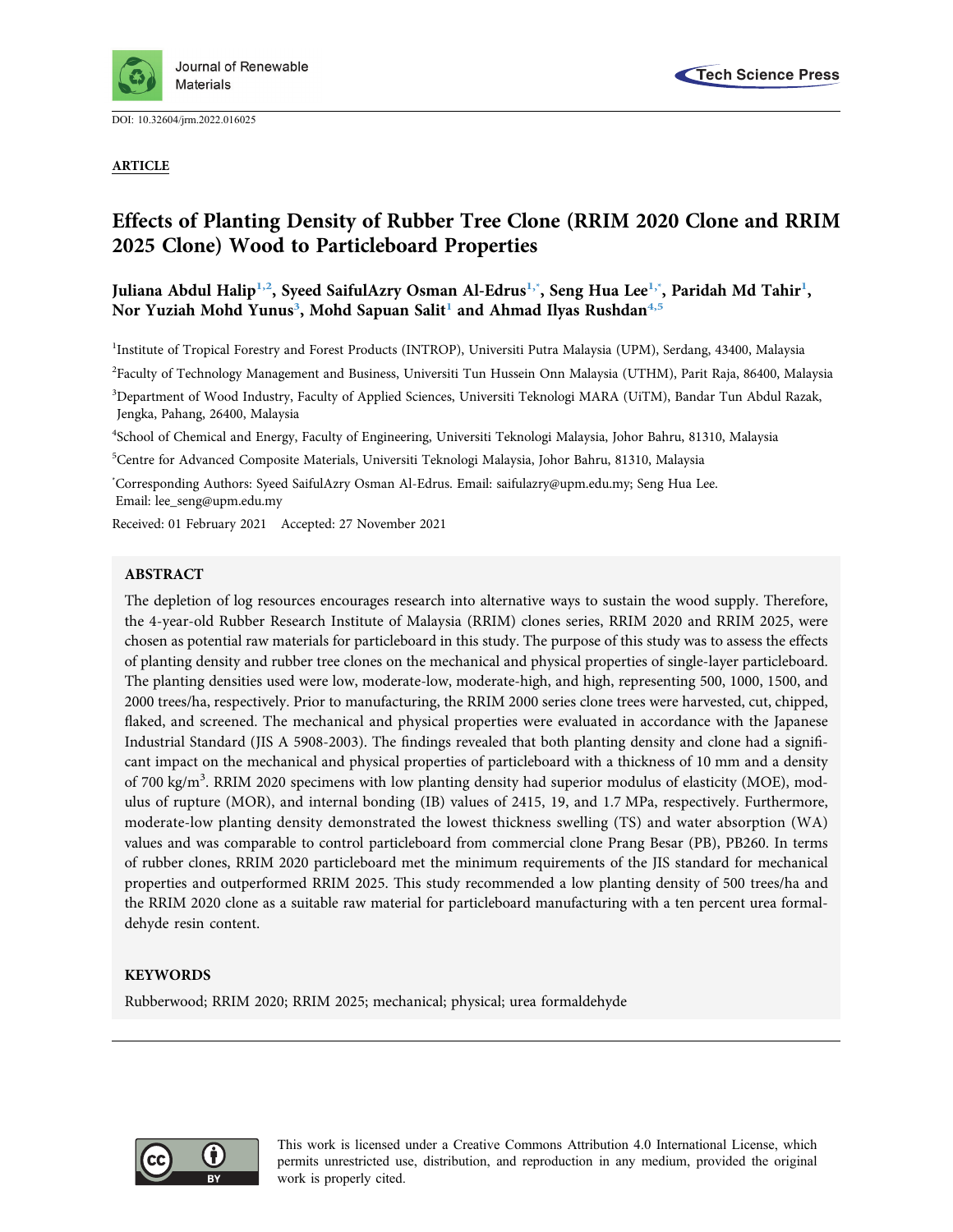#### 1 Introduction

For several decades, rubberwood has been recognised as a major timber in the production of wood-based products. Rubberwood PB 260 clone is the most well-established, widely planted, and widely used in commercial plantations. According to a recent Fitch [\[1\]](#page-8-0) report, rubberwood has become the most preferred material in Malaysia for the production of particleboard and medium density fibreboard (MDF), with the highest export of both occurring in 2007 with a value of USD500 million. Aside from that, rubberwood is the most common material used in Malaysian wooden furniture. For many years, the availability of rubberwood supply drove the success of the wood industries in Malaysia and Thailand [[2](#page-8-1),[3](#page-8-2)]. Rubberwood logs are harvested 25 to 30 years after planting in Malaysian plantations. Over the years, the Malaysia Rubber Board (MRB), formerly known as the Rubber Research Institute of Malaysia (RRIM), has consistently provided new improvements to the rubber industry in order to improve latex yield, particularly in breeding and selection of rubber clones. The RRIM 2000 series clones have been identified as rubber clones with high wood volume due to their branching habits, as well as an outstanding latex yield of over 2000 kg/ha/year [\[4\]](#page-8-3).

RRIM 2020 is one of eight clones of the first selection clones in the RRIM 2000 series, which was introduced in 1995. Meanwhile, RRIM 2025 is a clone from the second selection of the RRIM 2000 series, which was introduced in 1998 [\[5\]](#page-8-4). RRIM 2020 and RRIM 2025 are both classified as 'latex timber clones' with the goal of producing high latex and timber yield [[5](#page-8-4)]. Both RRIM 2020 and RRIM 2025 have roughly the same girth and annual girth increment. However, the timber yield varies significantly between these two clones. According to Ramli et al. [\[6\]](#page-8-5), a 14-year-old RRIM 2025 tree can produce 1.87 m<sup>3</sup>/tree of total wood volume, compared to 1.00 m<sup>3</sup>/tree for RRIM 2020. According to Paridah et al. [[7](#page-8-6)], both RRIM 2020 and RRIM 2025, which are four years old, are suitable for the production of particleboard that meets the JIS A 5908 standard. The resulting particleboard exhibits comparable performance to that of mature PB260 clone particleboard. Apart from rubberwood, two other fast-growing tree species, kelempayan and petai belalang, have been successfully used to manufacture particleboard [\[8\]](#page-8-7). Consumption of fast-growing trees benefit the industry by increasing wood supply in a short period of time rather than over a normal harvesting period of time.

The performance of particleboard is well known to be highly dependent on the density of the wood [\[7\]](#page-8-6). The number of wood particles required to achieve a fixed density decreases as the density of the wood particles increases. This inevitably has a detrimental effect on the compaction ratio of the resultant particleboard. Generally, boards with a lower compaction ratio exhibit inferior properties. As Mitlin [\[9\]](#page-8-8) suggests, the particleboard produced should be at least 5% denser than the natural wood density to achieve a desired level of performance. Saffian et al. [\[10](#page-8-9)] found that the planting density of rubber trees has a significant effect on the wood properties. For example, a low planting density of  $4 \text{ m} \times 4 \text{ m}$  trees with a total of 625 trees/ha or fewer resulted in rubber trees suitable for solid wood production. Nonetheless, higher planting densities of 1110 to 1666 trees/ha are appropriate for composites, such as particleboard and MDF, where harvesting can occur earlier. Melo et al. [\[11\]](#page-8-10) concluded that a lower initial planting density (312 trees/ha) of wood would be appropriate for more homogeneous timber production. Prior research has generally confirmed that planting at varying densities can affect the wood's basic density. According to Rocha et al. [\[12](#page-8-11)], Eucalyptus trees planted at low density had a higher wood density than those planted at high density. However, another study conducted by Lim et al. [[13\]](#page-8-12) found that as planting spacing increased, the density of the wood decreased by 4%. In their study, the mean density of clone PB 235 decreased from 622 kg/m<sup>3</sup> (2.2 m  $\times$  2.4 m spacing) to 575 kg/m<sup>3</sup> (3.7 m  $\times$  3.7 m spacing), and that of clone PB 260 decreased from 599 kg/m<sup>3</sup> (2.2 m × 2.4 m spacing) to 546 kg/m<sup>3</sup>  $(3.7 \text{ m} \times 3.7 \text{ m}$  spacing). As a result, the purpose of this study is to investigate the effects of four planting densities of RRIM 2000 series clones (RRIM 2020 and RRIM 2025) on the mechanical and physical properties of particleboard.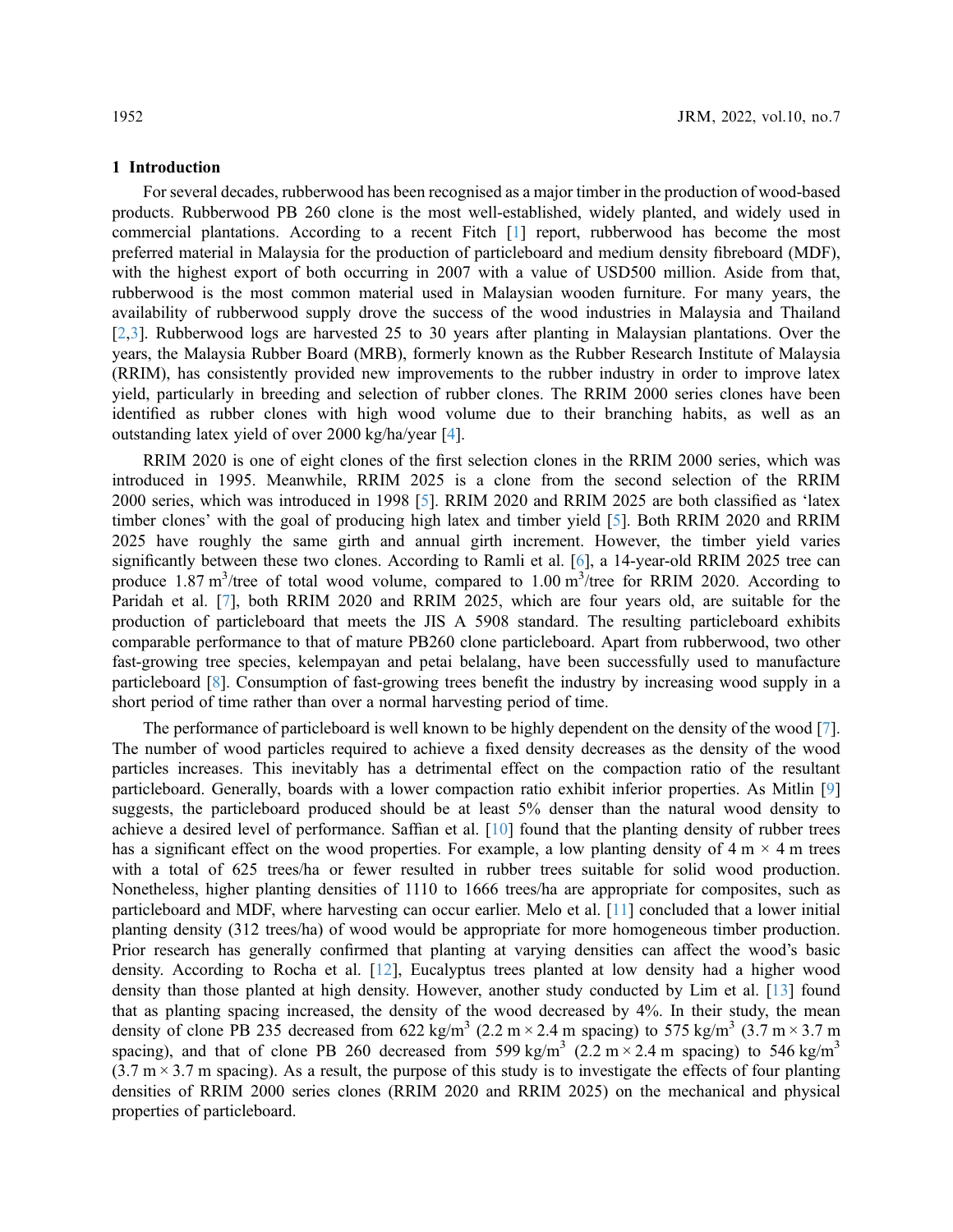# 2 Material and Methods

#### 2.1 Materials

This study utilised three clones. Two rubber tree clones, RRIM 2020 and RRIM 2025, were harvested from the RRIM station in Tok Dor Besut, Terengganu, Malaysia, when they were four years old. Both rubber tree clones were planted at four different planting densities (PD): 500 (low), 1000 (moderate-low), 1500 (moderate-high), and 2000 (high) trees/ha with an average diameter of 15 cm. Meanwhile, a commercial PB 260 clone (age > 25 years old and planted at 450 trees/ha) chip obtained from a local manufacturer was used as a control.

# 2.2 Procurement of Rubberwood Particles

The RRIM 2000 series clone trees (RRIM 2020 and RRIM 2025 clones) were felt and cut into billet size, with a total of 80 trees and 10 trees representing each clone's variable. The samples were debarked and chipped using Pallman chipper and air-dried for 24 h before being flaked in a Pallman flaker machine. PB 260 chips were flaked with the same equipment. The particles were then screened using a screener vibrator, and only particles with a length of 0.5–2.0 cm were used. The particles were oven-dried at  $103 \pm 2$ °C to less than 6% moisture content.

### 2.3 Manufacture of Particleboard

There were nine different types of boards produced, a total of 27 boards with dimensions of 340 mm  $\times$ 340 mm × 10 mm. These nine boards included PB 260 as a control, RRIM 2020 at 500 PD, RRIM 2020 at 1000 PD, RRIM 2020 at 1500 PD, RRIM 2020 at 2000 PD, RRIM 2025 at 500 PD, RRIM 2025 at 1000 PD, RRIM 2025 at 1500 PD, and RRIM 2025 at 2000 PD. From each board type, three replicates of particleboard with a density of  $700 \text{ kg/m}^3$  were made. The rubberwood particles were blended and sprayed with Urea Formaldehyde (solids 65%) at a resin content of 10%. Ammonium chloride was used as a hardener at 1% resin and 1% wax content. The sprayed particles were formed into a homogeneous mat and cold-pressed for 5 min. The formed mats were pressed for 7 min at 170°C with a pressing pressure of 4 MPa in a Tahei oil heated hydraulic press, and two rectangular steel bars with dimension of 10 mm  $\times$  10 mm  $\times$ 400 mm were placed at both mat edges to achieve 10 mm thickness. Three days prior to cutting the test specimens, the boards were placed in the conditioning room.

# 2.4 Evaluation of Particleboard Performance

Trimming and conditioning the boards for three days at a temperature of 23°C and a relative humidity of 50% were performed. The boards were then cut into specimen sizes and tested for density, bending (modulus of elasticity (MOE) and modulus of rupture (MOR)), internal bonding (IB), thickness swelling (TS), and water absorption (WA) properties in accordance with the Japanese Industrial Standard (JIS), JIS A 5908-2003. By dividing the mass of test specimens by their volume, the density was determined. While the Instron Universal Testing Machine Model 4204 was used to perform the bending and internal bond performance tests on particleboard. The loading rates for bending and internal bonding tests are approximately 10 and 2 mm/min, respectively. Meanwhile, the TS and WA specimens were immersed in water at  $20 \pm 1$ °C horizontally about 3 cm below the water surface for 24 h prior to the thickness and weight measurements. Three specimens are taken for each board to determine the mechanical and physical properties of the particleboard.

#### 2.5 Statistical Analysis

The results of each test were analysed using Analysis of Variance (ANOVA) to determine whether there were any significant differences between the planting density and rubber clone variables used in this study. The effects were then further examined using the Least Significant Difference (LSD) method at  $p \le 0.05$ . For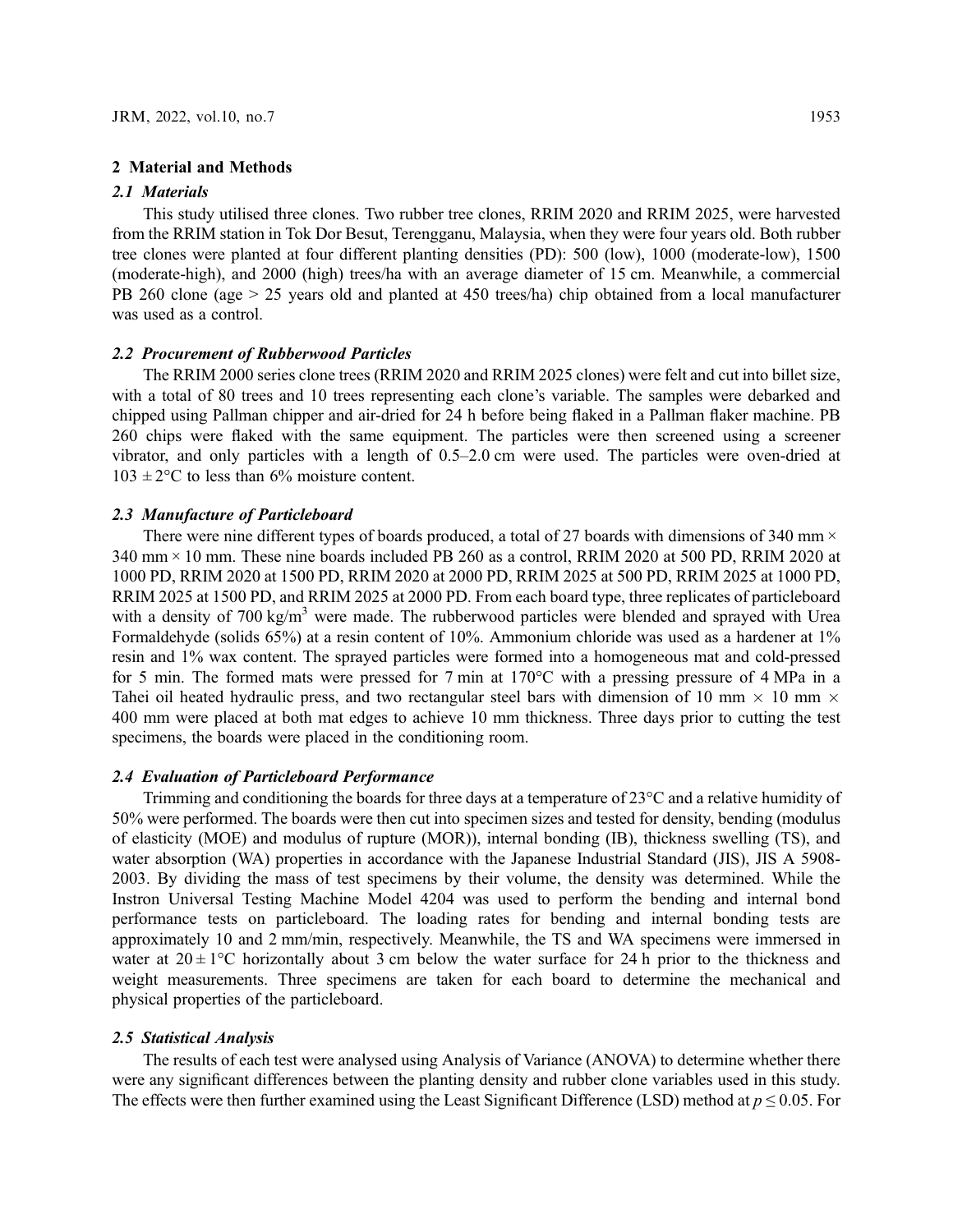the mean separation, the LSD method was used to determine the effect of planting density and rubber clone on the mechanical and physical properties of the boards.

# 3 Results and Discussion

[Table 1](#page-3-0) summarises the ANOVA results for the effects of planting density and rubber clone on the mechanical and physical properties of particleboard. The interaction between planting density and rubber clone had a significant influence on the MOE, IB, TS, and WA properties. MOR, on the other hand, showed less interaction effects. All of the properties studied were found to be significantly affected by both planting density and rubber clone. Clone, on the other hand, has a smaller effect on MOR while planting density has a smaller effect on IB.

| Source                 | df | Mechanical    |               | Physical      |               |               |
|------------------------|----|---------------|---------------|---------------|---------------|---------------|
|                        |    | MOE           | MOR           | IΒ            | TS            | WA            |
| Clone                  |    | *** $(0.000)$ | $*(0.03)$     | *** $(0.001)$ | *** $(0.000)$ | *** $(0.000)$ |
| Planting density       |    | *** $(0.001)$ | *** $(0.000)$ | $*(0.011)$    | *** $(0.000)$ | *** $(0.000)$ |
| Clone*Planting density |    | *** $(0.000)$ | $*(0.002)$    | *** $(0.000)$ | *** $(0.000)$ | *** $(0.000)$ |

<span id="page-3-0"></span>Table 1: The analysis of variance (ANOVA) for the mechanical and physical properties of single-layer particleboard

Note: ns not significant; \* significantly different at  $p \le 0.1$ ; \*\*\* significantly different at  $p \le 0.01$ .

# 3.1 Effect of Planting Density and Rubber Clone on the Mechanical Properties of Particleboards

The mechanical performances of particleboards made from 4-year-old RRIM 2020 and RRIM 2025 series clones planted at various planting densities were compared to that of particleboards made from 25-year-old PB260 planted at 450 trees/ha (control/commercial planting density) in this study. Prior to the data normalisation, the average densities of PB260, RRIM 2020-500 PD, RRIM 2020-1000 PD, RRIM 2020- 1500 PD, RRIM 2020-2000 PD, RRIM 2025-500 PD, RRIM 2025-1000 PD, RRIM 2025-1500 PD and RRIM 2025-2000 PD were 754, 642, 771, 666, 672, 686, 721, 662, and 683 kg/m<sup>3</sup>, respectively. As shown in [Table 2](#page-4-0), the highest MOE value was recorded in the boards produced with RRIM 2025 planted at 1000 trees/ha (RRIM 2025-1000 PD). However, the density of the particleboard obtained in this study varied greatly. To eliminate the effect of density, specific strength was calculated by dividing the strength properties by density [[14\]](#page-8-13). After dividing by density, the RRIM 2020-500 PD board had the highest specific (sMOE). Wood density and compaction ratio are two factors that influence particleboard performance. The high MOE value of the control board could be attributed to the high density of mature wood. There was no discernible relationship between the sMOE and planting density. However, the high sMOE value of RRIM 2020-500 PD could be attributed to a combination of low density and a higher compaction ratio, as low density frequently resulted in a higher compaction ratio. Although the compaction ratio increased, it appears that wood density had a greater influence on particleboard MOE. While the RRIM 2025-500 PD boards had the lowest sMOE value. Low stiffness values, particularly those obtained from RRIM 2025, could be attributed to the juvenile wood properties. According to previous research, juvenile wood has a slightly lower MOE and MOR than matured wood [\[15](#page-8-14)[,16](#page-8-15)].

According to the observations, the planting density of both clones had different trends in terms of board stiffness ([Table 2\)](#page-4-0). The planting densities were classified as low, moderate-low, moderate-high, and high. For the RRIM 2020 clone, the lowest (500 trees/ha) and highest planting densities (2000 trees/ha) were significantly better in terms of stiffness than both moderate planting densities (1000 and 1500 trees/ha). Meanwhile, the stiffness of the RRIM 2025 clone's moderate-high planting density (1500 trees/ha) was significantly higher than that of other planting densities. The variation in MOE values was most likely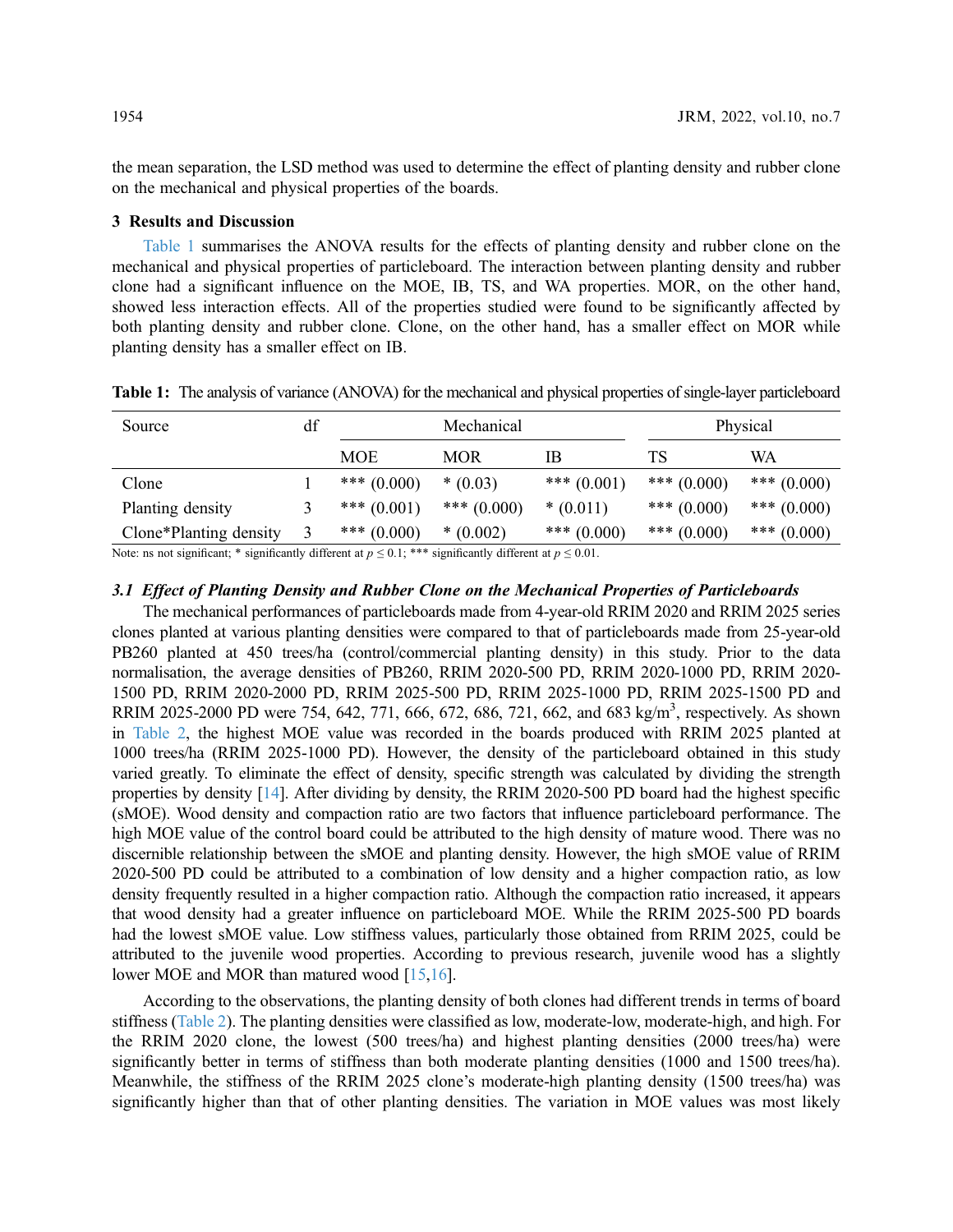influenced by wood density and anatomical characteristics of the fibres in relation to planting density. Melo et al. [[11](#page-8-10)] agreed that planting density had a significant impact on fibre length, wall thickness, and ray height. In their study, low planting density (312 trees/ha) had significantly longer fibre length and thicker wall thickness than high planting density (624 trees/ha). Naji et al. [[17\]](#page-8-16) discovered a similar result, in that the fibre length and wall thickness of 9-year-old rubberwood planted at a low density (500 trees/ha) were significantly greater than those planted at a high density (2000 trees/ha). Since the stresses were transferred from one particle to another as the load was applied to the board surface, longer fibres were able to withstand greater stress [\[7\]](#page-8-6).

| Clone            | Planting<br>density | MOE (MPa)                          | MOR (MPa)                      | IB(MPa)                       | sMOE | sMOR  | sIB    |
|------------------|---------------------|------------------------------------|--------------------------------|-------------------------------|------|-------|--------|
| PB260            | 450                 | 2156                               | 21                             | 1.3                           |      |       |        |
| <b>RRIM 2025</b> | 500                 | $1737.39 \pm 200.35$ <sup>c</sup>  | $15.04 \pm 1.94^c$             | $0.86 \pm 0.24$ <sup>d</sup>  | 2.55 | 0.022 | 0.0013 |
|                  | 1000                | $2549.05 \pm 396.75^{\circ}$       | $24.99 \pm 4.67^{\circ}$       | $1.42 \pm 0.24^{ab}$          | 3.22 | 0.032 | 0.0018 |
|                  | 1500                | $1951.51 \pm 176.49$ <sup>bc</sup> | $15.61 \pm 1.53$ <sup>c</sup>  | $1.08 \pm 0.12$ <sup>cd</sup> | 2.85 | 0.023 | 0.0016 |
|                  | 2000                | $1808.84 \pm 226.95$ <sup>c</sup>  | $15.31 \pm 2.13^c$             | $1.18 \pm 0.11^{bcd}$         | 2.65 | 0.022 | 0.0017 |
| <b>RRIM 2020</b> | 500                 | $2441.79 \pm 231.31^a$             | $19.14 \pm 2.17^c$             | $1.58 \pm 0.32^{\rm a}$       | 3.46 | 0.027 | 0.0023 |
|                  | 1000                | $2279.31 \pm 214.66^{ab}$          | $21.76 \pm 2.82^{ab}$          | $1.23 \pm 0.27$ <sup>bc</sup> | 3.10 | 0.030 | 0.0017 |
|                  | 1500                | $2145.43 \pm 374.12^{\text{abc}}$  | $17.07 \pm 3.89^{\circ}$       | $1.48 \pm 0.21^{ab}$          | 3.07 | 0.024 | 0.0021 |
|                  | 2000                | $2401.99 \pm 423.65^{\circ}$       | $19.42 \pm 3.99$ <sup>bc</sup> | $0.98 \pm 0.14^{cd}$          | 3.39 | 0.027 | 0.0014 |

<span id="page-4-0"></span>Table 2: Mechanical properties and specific strength properties of single-layer particleboards made from different rubber clones and planting densities

Note: Means followed by the same letters a, b, c, d are not significantly different at  $p \le 0.05$ .

In terms of rubber clones, the current study discovered that the RRIM 2020 clone had superior stiffness properties and met the minimum MOE requirement of the JIS A 5908-2003 standard for Type 8, which is 2000 N/mm<sup>2</sup>. A significant difference between RRIM 2020 and RRIM 2025 could be attributed to the fibre length, diameter, wall thickness, and lumen diameter characteristics. According to Saifulazry [[18\]](#page-8-17), four-year-old RRIM 2025 planted at moderate-low planting density (1100 trees/ha) had shorter, smaller, and thinner cell wall fibres than RRIM 2020. Even though RRIM 2025 has a slightly higher wood density  $(0.589 \text{ g/m}^3)$  than RRIM 2020  $(0.580 \text{ g/m}^3)$ , it has lower fibre quality at the age of four. Furthermore, Naji et al. [\[17](#page-8-16)] reported that the wood density of 9-year-old rubberwood taken from low to moderate planting density (500–1000 trees/ha) had significant differences in both clones RRIM 2020 and RRIM 2025, but no significant differences were observed in high planting density. As a result, specimens made from RRIM 2020 at any planting density had a higher MOE value.

Aside from the fibre morphology, the compaction ratio had most likely influenced board performance. The compaction ratio is the relationship between wood and board densities. According to Dias et al. [\[19](#page-8-18)], a high compaction ratio can be obtained using low-density wood, resulting in a higher contact surface between the particles than with high-density wood. In their study, increasing the compaction ratio of particleboard increased the MOE and MOR while also stabilising the dimensional stability. Prior research backs up the belief that the compaction ratio of typical particleboard must be at least 1.30 to ensure the densification required for board formation [[20\]](#page-9-0). As shown in [Table 3,](#page-5-0) appropriate compaction ratios were observed, particularly at moderate-low, moderate-high, and high planting densities. Due to the high compaction ratios of both the clones studied, it was expected that both would have relatively high mechanical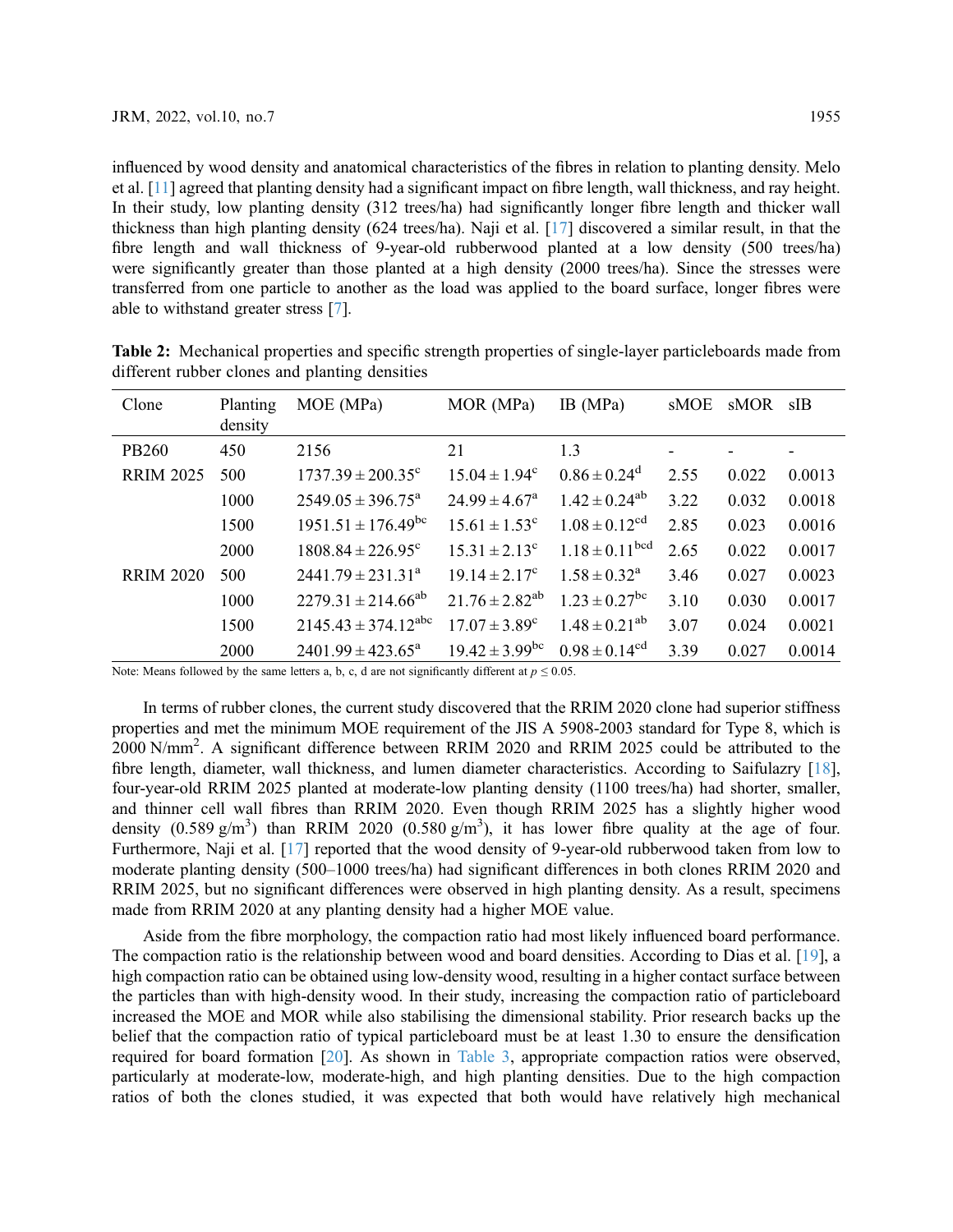properties. While this behaviour was evident in RRIM 2020, it was not observed in RRIM 2025. This could be a result of RRIM 2020's superior fibre morphology and high compaction ratio.

| Rubber clone     | Planting density<br>(trees/ha) | Density<br>$(g/cm^3)$ | Compaction<br>ratio | Fibre<br>length $(\mu m)$ | Fibre wall<br>thickness $(\mu m)$ |
|------------------|--------------------------------|-----------------------|---------------------|---------------------------|-----------------------------------|
| PB260            | 450                            | $0.60*$               | 1.16                | 1350*                     | $6.00*$                           |
| <b>RRIM 2020</b> | 500                            | $0.59**$              | 1.19                | $1249**$                  | 4.88**                            |
|                  | $1000 - 1100*$                 | $0.57**-$<br>$0.58*$  | $1.21 - 1.23$       | $1230*-$<br>$1300**$      | $4.50*-4.78**$                    |
|                  | 1500                           | $0.54**$              | 1.30                | $1218**$                  | $4.43**$                          |
|                  | 2000                           | $0.54**$              | 1.30                | $1187**$                  | $4.41**$                          |
| <b>RRIM 2025</b> | 500                            | $0.64**$              | 1.09                | $1340**$                  | $4.71**$                          |
|                  | $1000 - 1100*$                 | $0.54**-$<br>$0.59*$  | $1.19 - 1.30$       | $1160*-$<br>$1279**$      | $4.20*-4.06**$                    |
|                  | 1500                           | $0.52**$              | 1.35                | $1272**$                  | $3.99**$                          |
|                  | 2000                           | $0.54**$              | 1.30                | $1276**$                  | $3.98**$                          |

<span id="page-5-0"></span>Table 3: Board compaction ratio estimation and fibre morphology of RRIM 2020 and RRIM 2025 at different densities and clones

Source: \*Saifulazry [[18](#page-8-17)]; \*\*Naji et al. [\[17\]](#page-8-16).

Note: \* 4-year-old RRIM series clones, 25-year-old PB260; \*\* 9-year-old RRIM series clones.

Similar to the MOE, no discernible trend in planting density was observed for either clone. The minimum bending strength requirement for JIS A 5908-2003 standards is 8.0 MPa. According to the test results, all of the specimens exceeded the JIS requirements. As seen in [Table 2](#page-4-0), higher MOR values were observed in particleboard made from rubberwood planted at 1000 trees/ha planting densities. After removing the effect of density, the highest sMOR value was obtained from both RRIM 2025 and RRIM 2020 at planting densities of 1000 trees/ha. Meanwhile, there were no significant differences in planting densities in the RRIM 2025 clone, with the exception of moderate-low planting density. The MOR values of particleboard specimens showed a descending trend at higher planting densities (i.e., 1500 and 2000 trees/ha) of RRIM 2020 and RRIM 2025 [[17\]](#page-8-16). Wood density was moderately related to planting density in their study, and they stated that low planting density wood was harder to bend than high planting density wood. Rocha et al. [\[12](#page-8-11)] claimed that wider spacing between trees resulted in denser wood. In their study, the wood of clones planted with spacings ranging from 4.5 to 9.0 m<sup>2</sup> had a significantly higher density than clones planted with a 1.5  $m^2$  spacing. The variation in wood densities as a function of plant density could be due to competition between trees for light, water, and nutrients.

Even though low planting density resulted in good fibre morphology, it had little effect on board strength, notably in RRIM 2025. The decrease in mechanical properties of wood could be attributed to complex features consequence  $[21]$  $[21]$ . They claimed that these characteristics could be attributed to the effect of low wood density as well as low anatomical property values.

In terms of rubber clones, specimens taken from RRIM 2020 had a significantly higher MOR than specimens taken from RRIM 2025. This significant difference is most likely due to RRIM 2020's superior fibre length, fibre diameter, wall thickness, and lumen diameter characteristics. The rubber tree modifies its anatomical structure during growth, changing the size and frequency of the vessels to maximise hydraulic conductivity, thereby minimising xylem vulnerability and ensuring mechanical security [\[22](#page-9-2),[23\]](#page-9-3). Aside from that, previous research has shown that the relationship between stiffness and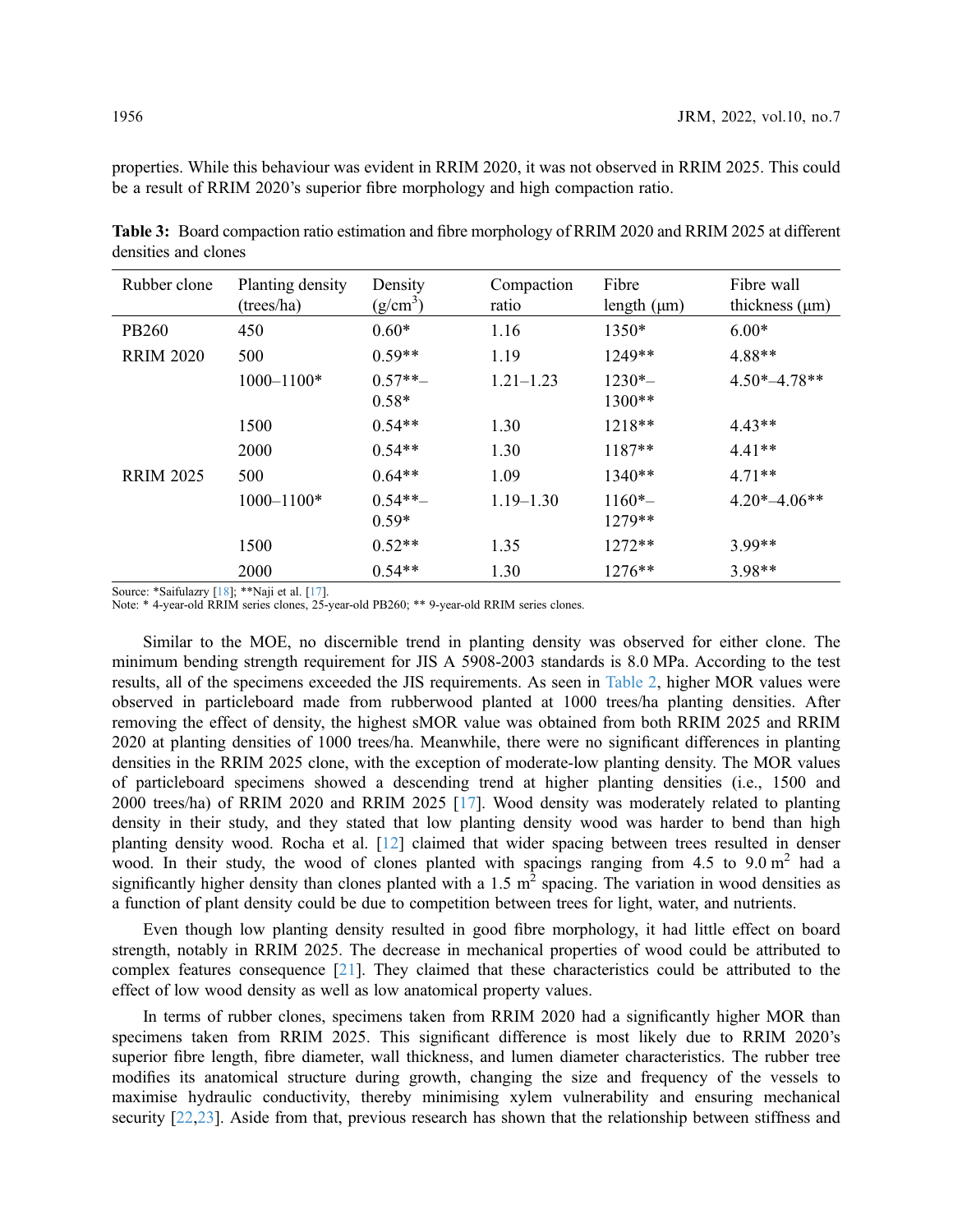strength with wood density is heavily influenced by fibre wall thickness [\[17](#page-8-16),[24,](#page-9-4)[25\]](#page-9-5). As shown in [Table 3](#page-5-0), RRIM 2020 had a thicker fibre wall than RRIM 2025. The higher strength values of RRIM 2020 specimens may help clarify this situation.

[Table 2](#page-4-0) represents the average results of IB strength. Apparently, the IB followed a different pattern than MOE and MOR. In general, no distinct trend was observed in terms of planting density and rubber clone effects. The IB measures the tensile strength of the specimen when a force perpendicular to the surface is applied to particleboard or fibreboard. In solid wood, however, shear strength is used to calculate tensile strength in the direction of the grain. Previous research found that shear strength parallels grain tracked changes in wood density in planting densities [[17](#page-8-16)[,26](#page-9-6)]. Thus, low and moderate-low planting densities for both clones were expected to have slightly improved internal bonding properties as a result of their high densities [\(Table 2\)](#page-4-0). This performance was evident in the low-and moderate-high planting densities of RRIM 2020 and the moderate-low planting densities of the RRIM 2025 clone, but not in the moderatelow or low planting densities of RRIM 2020 or RRIM 2025.

RRIM 2020-500 PD specimens had the highest IB, followed by RRIM 2020-1500 PD. Remarkably, when compared to control specimens, these specimens have significantly higher internal bonding. PB260 specimens, for example, have longer fibres and thicker cell walls than those made from mature wood [[10,](#page-8-9)[27](#page-9-7)]. Young wood, on the other hand, has short fibres and thin cell walls, as evidenced by RRIM series clones ([Table 3](#page-5-0)). Regardless of planting density or rubber clone, most young wood specimens exhibited comparable properties to control boards. This is most likely due to the lower compaction ratio of PB260, which results in less surface contact among the particles. At a planting density of 1100 trees/ha, particleboard made from RRIM 2020 had a lower IB value than particleboard made from RRIM 2025 [[7](#page-8-6)], and a similar trend was found in the current study for moderate-low planting density (1000 trees/ha) specimens.

# 3.2 Effect of Planting Density and Rubber Clone on the Physical Properties of Particleboards

[Table 4](#page-7-0) lists the physical properties of single-layer particleboards. A similar trend was observed for both TS and WA, with the specimens made from moderate-low yielding the lowest values, followed by moderatehigh, low, and high for the RRIM 2020 clone. Meanwhile, for the RRIM 2025 clone, the lowest TS and WA values were obtained from moderate-low specimens, followed by low, high, and moderate-high specimens. Observations show that control specimens have superior dimensional stability when compared to the RRIM clones series. The average TS of RRIM series clone specimens ranged from 20% to 43%, and the WA ranged from 66% to 94%. The TS and WA, after removing the density effects, followed a similar pattern. The JIS standard requires specimens to have a maximum TS value of 12% after 24 h of immersion. This meant that all types of particleboards, including control specimens, failed to meet the TS minimum requirement of the JIS standard. Despite having a lower IB, specimens made from moderate-to-low planting density wood had dimensional stability comparable to that of a control board. A low IB value indicated that the particles' bonding strength was weak. As demonstrated in RRIM 2025 particleboard, low IB encourages water uptake, causing baulking and swelling of the specimens, resulting in high TS and WA. The high TS and WA values found in RRIM 2025 particleboard are most likely due to the material's high volume, which is influenced by its low density and high compaction ratio. After 24 h in cold water, specimens made of moderate-high and high planting density wood swelled and absorbed more water. RRIM 2020 was significantly more stable than RRIM 2025 among both rubber clones.

Earlier research indicated that particleboards with a high compaction ratio generally had higher TS and WA values [\[19](#page-8-18),[28\]](#page-9-8). The average values of TS and WA in Eucalyptus wood and coffee parchment particleboard decreased as the compaction ratio increased [[28](#page-9-8)]. As a result, Klímek et al. [[29\]](#page-9-9) proposed standardising the compaction ratio in order to reduce specimen springback. However, no evidence of such behaviour was found in the current study. For example, specimens constructed using a high planting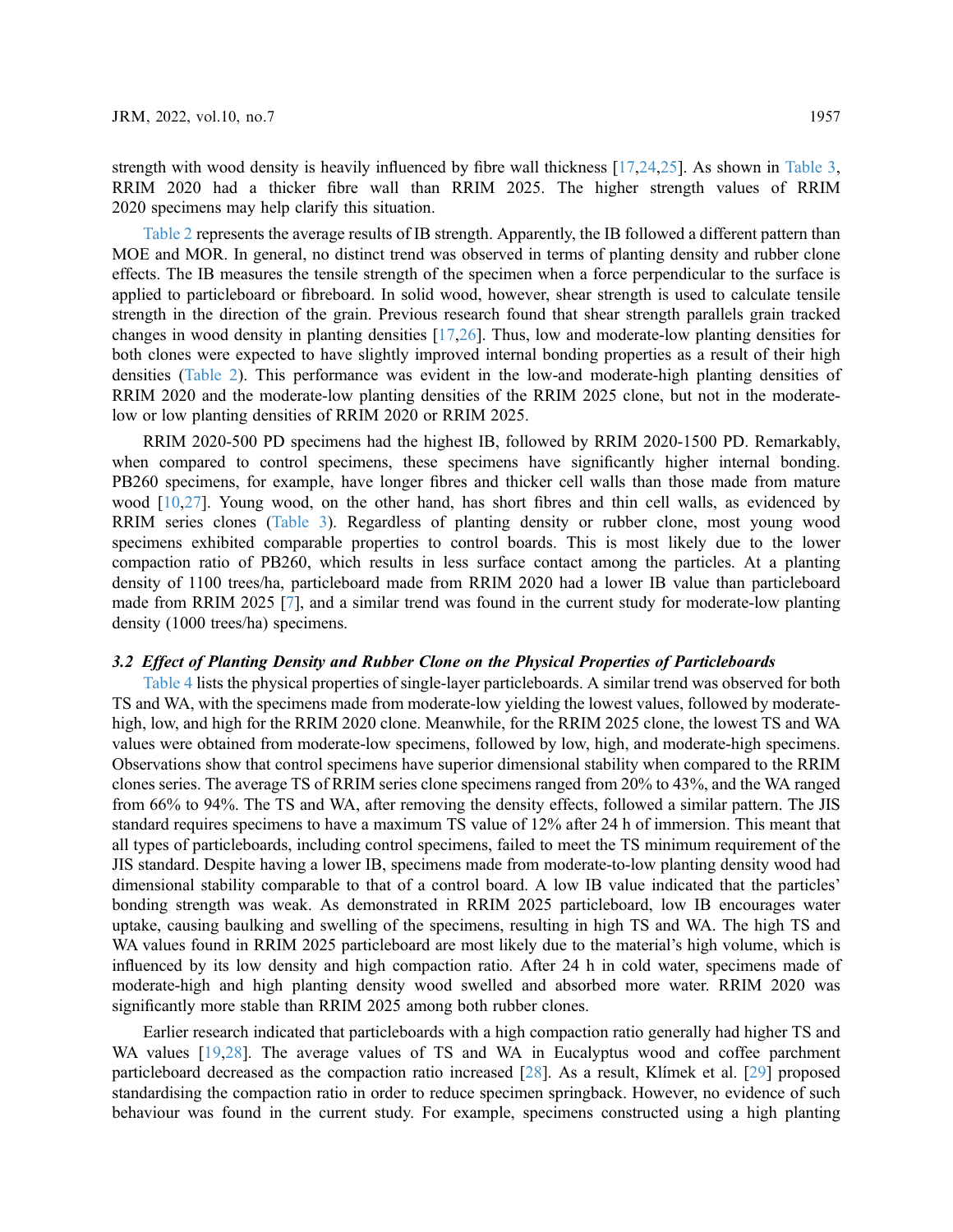density and a high compaction ratio had the highest TS and WA. Inadequate adhesive and wax content may impart low stability. According to Lee et al. [[30,](#page-9-10)[31](#page-9-11)], particleboard with a high compaction ratio contains a small amount of adhesive per particle due to the large particle volume. As a consequence, the manufacturing of the RRIM series clone particleboards may require additional resin and wax.

| Clone            | Planting density | TS(%)                         | WA $(%)$                       | sTS   | sWA  |
|------------------|------------------|-------------------------------|--------------------------------|-------|------|
| PB260            | 450              | 18                            | 64                             |       |      |
| <b>RRIM 2025</b> | 500              | $33.95 \pm 4.96^{cd}$         | $91.63 \pm 9.27$ <sup>cd</sup> | 0.050 | 0.13 |
|                  | 1000             | $20.34 \pm 1.39^a$            | $55.90 \pm 6.14^a$             | 0.026 | 0.07 |
|                  | 1500             | $39.92 \pm 2.87^e$            | $96.03 \pm 1.97^{\rm d}$       | 0.058 | 0.14 |
|                  | 2000             | $37.48 \pm 3.43^{\text{de}}$  | $93.38 \pm 3.82$ <sup>cd</sup> | 0.055 | 0.14 |
| <b>RRIM 2020</b> | 500              | $31.74 \pm 3.40^{\rm bc}$     | $78.33 \pm 5.41^b$             | 0.045 | 0.11 |
|                  | 1000             | $21.49 \pm 1.58^a$            | $63.94 \pm 7.76^{\circ}$       | 0.029 | 0.09 |
|                  | 1500             | $28.95 \pm 3.94^b$            | $80.00 \pm 6.11^b$             | 0.042 | 0.12 |
|                  | 2000             | $35.17 \pm 3.29^{\text{cde}}$ | $83.53 \pm 9.80^{\rm bc}$      | 0.050 | 0.12 |

<span id="page-7-0"></span>Table 4: Dimensional stability of single-layer particleboards made from different rubber clones and planting densities

Note: Means followed by the same letters a, b, c, d, e are not significantly different at  $p \le 0.05$ .

## 4 Conclusions

Particleboard was constructed using rubberwood clones (RRIM 2020 and RRIM 2025) planted at varying densities. In general, particleboard made from RRIM 2020 exhibits superior mechanical properties to particleboard made from RRIM 2025. According to the findings, both planting density and rubber clones had a significant effect on the mechanical and physical properties of the RRIM clones' series particleboard. Particleboard made from wood with a low planting density (500 and 1000 trees/ha) exhibited improved bending and internal bonding properties, particularly for the RRIM 2020 clone. The RRIM 2020 clone produced particleboard with the lowest TS and WA, as well as the highest MOR value, when planted at a density of 1000 trees per ha. In the case of RRIM 2025 clones, the particleboard made from rubberwood planted at a planting density of 1000 trees/ha had the highest MOR and IB. The resulting particleboard had the lowest TS and WA values at this planting density. Meanwhile, moderatelow planting density was found to be the most effective for both clones with low TS and WA values. Due to the low dimensional stability, higher levels of resin content and the use of waterproof resin, namely Melamine Urea Formaldehyde (MUF), were proposed to improve the physical properties of the RRIM series clone's particleboard.

Acknowledgement: The authors would also like to thank Malaysian Adhesive Chemicals, the Forest Research Institute of Malaysia, and the Malaysian Rubber Board for their assistance with the studies by providing materials, facilities, and advice.

Availability of Data and Materials: The data and materials will be made available upon request.

Funding Statement: The authors would like to thank the Ministry of Science, Technology, and Innovation and Ministry of Higher Education as well as the Institute of Tropical Forestry and Forest Products, Universiti Putra Malaysia, for providing the fund INTROP HICOE-(6369115).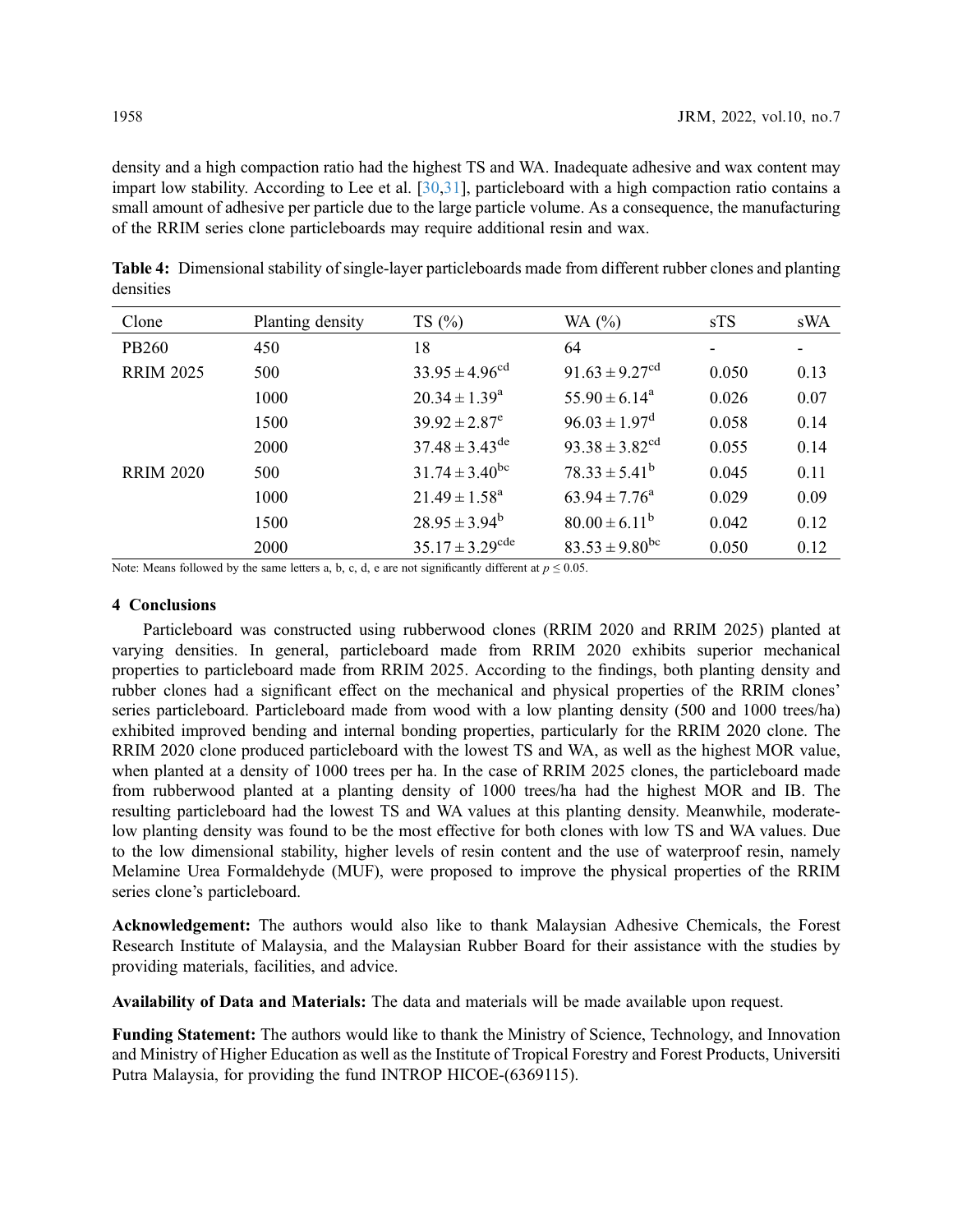Conflicts of Interest: The authors declare that they have no conflicts of interest to report regarding the present study.

# References

- <span id="page-8-0"></span>1. Fitch, P. (2019). The amazing success story of rubberwood. MMMA Newsletter for PF Asia.
- <span id="page-8-1"></span>2. Shigematsu, A., Mizoue, N., Kajisa, T., Yoshida, S. (2011). Importance of rubberwood in wood export of Malaysia and Thailand. New Forests, 41(2), 179–189. DOI [10.1007/s11056-010-9219-7.](http://dx.doi.org/10.1007/s11056-010-9219-7)
- <span id="page-8-2"></span>3. Ioras, F., Ratnasingam, J., Ramasamy, G., Kaner, J., Wenming, L. (2012). Production potential of rubberwood in Malaysia: Its economic challenges. Notulae Botanicae Horti Agrobotanici Cluj-Napoca, 40(2), 317–322. DOI [10.15835/nbha4028006.](http://dx.doi.org/ 10.15835/nbha4028006)
- <span id="page-8-3"></span>4. Wei, O. C., Shamsul Bahri, A. R. (2014). The introduction of rubber planting recommendations by the rubber research Institute of Malaysia since 1925. Journal of Biology, Agriculture and Healthcare, 4(11), 49–53.
- <span id="page-8-4"></span>5. Hoong, C. W., Siang, T. K., San, O. T. (2003). Early growth and secondary characteristics of RRIM 2000 series clones in a large plantation group. Planter, 79(926), 295–310.
- <span id="page-8-5"></span>6. Ramli, O., Najib, L. A., Ong, S. H., Masahuling, B., Mohd Ghouse, W. et al. (1995). Potential hevea genotypes for timber production. Proceedings of RRIM Rubber Growers' Conference, pp. 340-360. Kuala Lumpur.
- <span id="page-8-6"></span>7. Paridah, M. T., Saifulazry, S. O., Jalaluddin, H., Zaidon, A., Rahim, S. (2010). Mechanical and physical properties of particleboard made from 4-year-old rubberwood of RRIM 2000 series clones. Journal Tropical Forest Science, 22(4), 440–447.
- <span id="page-8-7"></span>8. Nur Nadira, U. (2019). Properties of particleboard from petai belalang and kelempayan (Bachelor of Science Thesis). Universiti Teknologi MARA, Shah Alam, Selangor.
- <span id="page-8-8"></span>9. Mitlin, L. (1969). Particleboard manufacture and application. Pressmedia, Ltd., Kent.
- <span id="page-8-9"></span>10. Saffian, H. A., Tahir, P. M., Harun, J., Jawaid, M., Hakeem, K. R. (2014). Influence of planting density on the fiber morphology and chemical composition of a new latex-timber clone tree of rubberwood (*Hevea brasiliensis* Muell. Arg.). BioResources, 9(2), 2593–2608.
- <span id="page-8-10"></span>11. Melo, L. E., Silva, C. D., Protásio, T. D., Mota, G. D., Santos, I. S. et al. (2018). Planting density effect on some properties of Schizolobium parahyba wood. MADERAS: Ciencia y Tecnología, 20(3), 381–394. DOI [10.4067/](http://dx.doi.org/10.4067/S0718-221X2018005003901) [S0718-221X2018005003901.](http://dx.doi.org/10.4067/S0718-221X2018005003901)
- <span id="page-8-11"></span>12. Rocha, M. F., Vital, B. R., de Carneiro, A. C., Carvalho, A. M., Cardoso, M. T. et al. (2016). Effects of plant spacing on the physical, chemical and energy properties of Eucalyptus wood and bark. Journal Tropical Forest Science, 28(3), 243–248.
- <span id="page-8-12"></span>13. Lim, S. C., Fujiwara, T. (1997). Wood density variation in two clones of rubber trees planted at three different spacings. Journal of Tropical Forest Products, 3(2), 151–157.
- <span id="page-8-13"></span>14. Aizat, G., Zaidon, A., Lee, S. H., Edi, S. B., Paiman, B. (2017). A comparison between the properties of low and medium molecular weight phenol formaldehyde resin-treated laminated compreg oil palm wood. International Forestry Review, 19(S3), 1–11. DOI [10.1505/146554817828562305.](http://dx.doi.org/10.1505/146554817828562305)
- <span id="page-8-14"></span>15. Pazdrowski, W., Spława-Neyman, S. (2003). Stage growth of trees and its effect on selected properties of Norway spruce wood (Picea abies (L.) Karst.). Electronic Journal of Polish Agricultural Universities, 6(2), 1-7.
- <span id="page-8-15"></span>16. Bao, F. C., Jiang, Z. H., Jiang, X. M., Lu, X. X., Luo, X. Q. et al. (2001). Differences in wood properties between juvenile wood and mature wood in 10 species grown in China. Wood Science and Technology, 35(4), 363–375. DOI [10.1007/s002260100099.](http://dx.doi.org/10.1007/s002260100099)
- <span id="page-8-16"></span>17. Naji, H. R., Bakar, E. S., Sahri, M. H., Soltani, M., Hamid, H. A. et al. (2014). Variation in mechanical properties of two rubberwood clones in relation to planting density. Journal Tropical Forest Science, 26(4), 503-512.
- <span id="page-8-17"></span>18. Saifulazry, S. O. A. (2007). Evaluation of the properties of 4-year-old rubberwood clone RRIM 2000 series for particleboard manufacture, Universiti Putra Malaysia, Serdang.
- <span id="page-8-18"></span>19. Dias, F. M., Nascimento, M. F., Martinez-Espinosa, M., Lahr, F. A., Valarelli, I. D. (2005). Relation between the compaction rate and physical and mechanical properties of particleboards. Materials Research, 8(3), 329–333. DOI [10.1590/S1516-14392005000300018.](http://dx.doi.org/10.1590/S1516-14392005000300018)